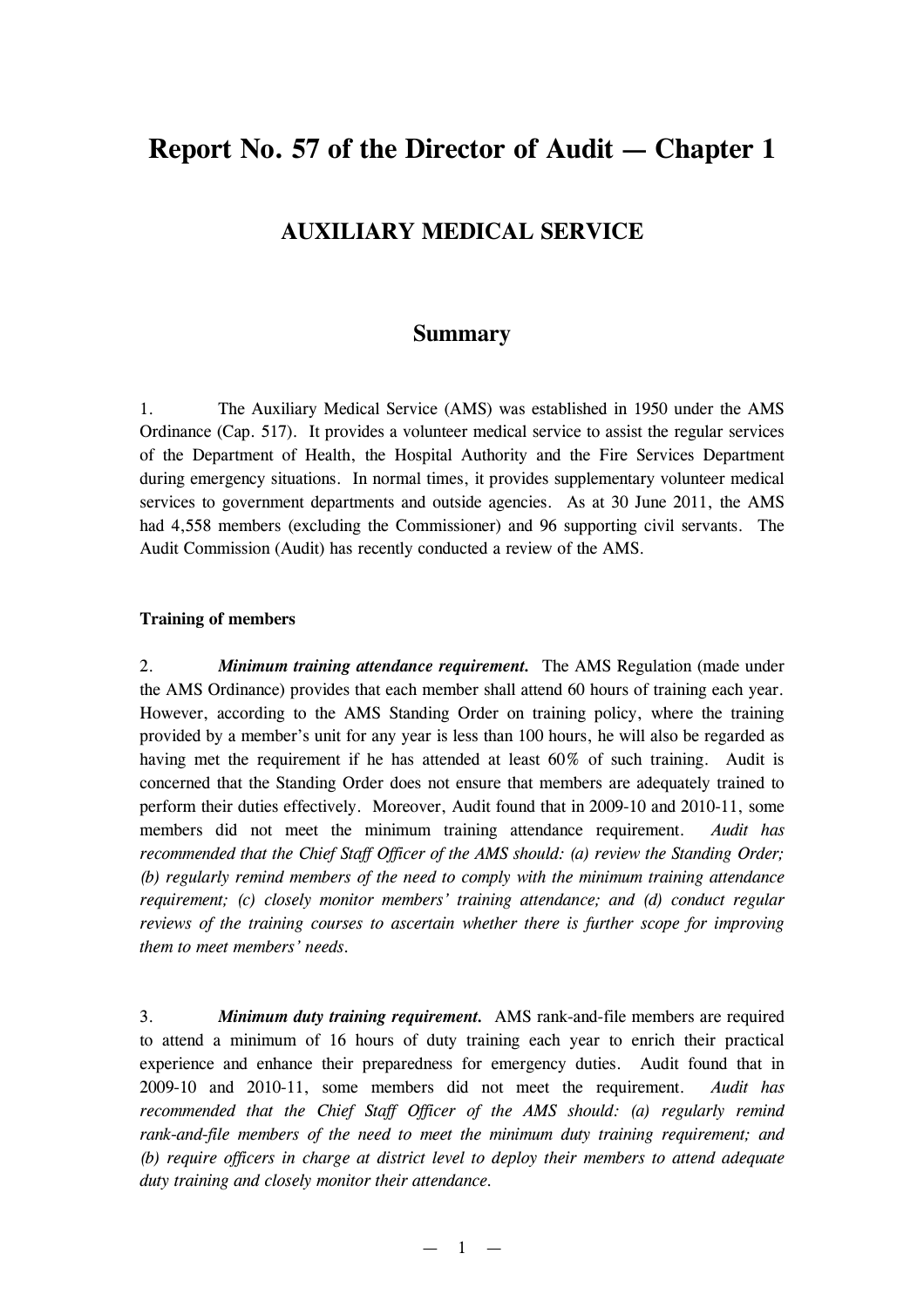4. *Costs of recruit training.* The AMS Regulation states that a member who, without reasonable excuse, resigns within one year of the completion of his recruit training shall pay the training costs. Audit's sample check of cases in the past three financial years revealed that in six cases the AMS had not recovered such costs. *Audit has recommended that the Chief Staff Officer of the AMS should establish controls to ensure that timely action is taken to recover the costs of recruit training.*

5. *Training venues.* As at 30 June 2011, the AMS had 16 training venues located at its Headquarters and various districts. Audit found that the 2010-11 utilisation rates of five training venues were lower than 10%. *Audit has recommended that the Chief Staff Officer of the AMS should, in consultation with the Government Property Administrator, explore ways to further improve the utilisation of the training venues.*

#### **Provision of services**

6. *Manning of methadone clinics.* Since 1972, the AMS has assisted the Department of Health in manning methadone clinics. To address a tight manpower situation in manning these clinics in the past few years, the AMS took some short-term measures, including conducting additional recruitment exercises. Audit's analysis revealed the following factors that had given rise to the manpower issue: (a) increasing numbers of participating members having resigned from the AMS; (b) a reduction in the average number of duty shifts pledged by participating members; and (c) deficiencies in managing duty attendance of participating members. *Audit has recommended that the Chief Staff Officer of the AMS should: (a) study the factors leading to the tight manpower situation and take additional measures to encourage more members to participate in manning methadone clinics; (b) closely monitor the manpower situation; and (c) improve the management of duty attendance of participating members.*

7. *Provision of lifeguard service.* Since 2005, the AMS has provided lifeguard service at the Leisure and Cultural Services Department (LCSD) swimming pools during summer weekends and public holidays. Audit found that some members who had acquired or revalidated their lifeguard qualification through attending LCSD courses had not provided any lifeguard service for the LCSD. *Audit has recommended that the Chief Staff Officer of the AMS should: (a) take measures to encourage more members to provide lifeguard service for the LCSD; and (b) consider requiring members who have acquired or revalidated their lifeguard qualification through attending LCSD courses to provide at least a specified number of hours of lifeguard service for the LCSD each year.*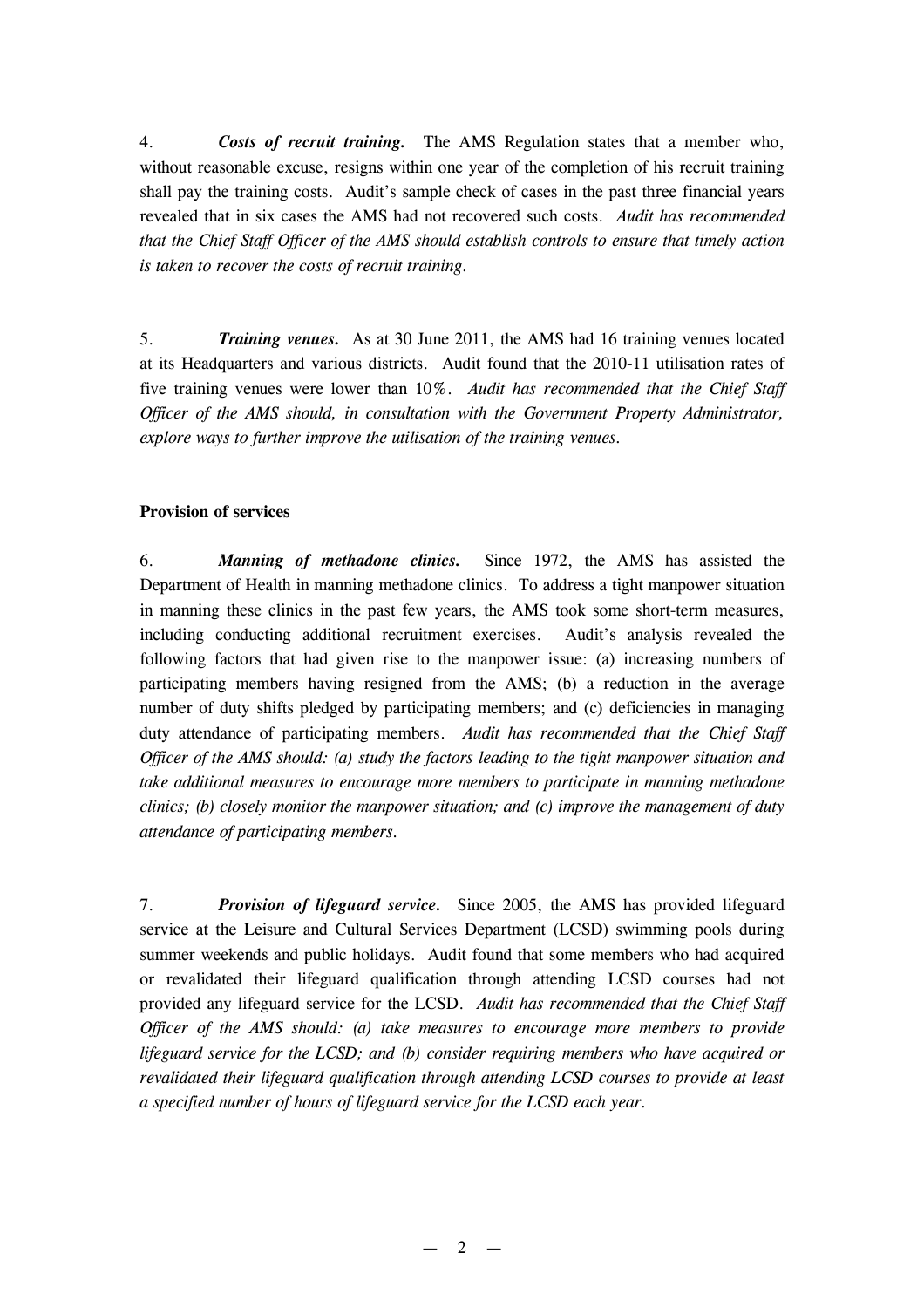8. *Provision of first aid courses.* The AMS provides first aid courses at a fee for staff and members of non-profit making organisations. Audit found that the per head fees for three types of courses could not recover the full cost because they were set on the basis of an incorrect class size. Audit also found that two different bases were used to charge some course fees without any documented reasons for doing so. *Audit has recommended that the Chief Staff Officer of the AMS should: (a) reset the per head fees for the three types of courses to correctly reflect their intended class size; and (b) review the appropriateness of the use of two different bases for charging course fees.*

#### **Management of stores**

9. *Emergency stores.* The AMS keeps medical supplies in 21 emergency stores to ensure that sufficient supplies are promptly delivered to the scene in times of emergencies. Audit noted that the emergency stores had not been reviewed for some 20 years to take into account demographic and medical technology changes. Audit's analysis of the stocktaking records revealed instances of non-compliance with the stocktaking requirements of the Stores and Procurement Regulations (SPRs). In addition, Audit's sample stock checks found discrepancies between the store records and physical stock balances, and some expired or damaged items. *Audit has recommended that the Chief Staff Officer of the AMS should: (a) conduct periodic reviews of the emergency stores to evaluate whether they need changes in their locations and store items; (b) comply with the stocktaking requirements on emergency stores as stated in the SPRs; and (c) ascertain whether the emergency stores have issues similar to those found in Audit's sample stock checks and take appropriate actions to address them.*

10. *Medical equipment for 2008 Equestrian Events.* The AMS procured some advanced medical equipment in 2008 for the Equestrian Events and has not used the equipment thereafter. It pays an annual maintenance service fee for some of the equipment items. In Audit's view, it is not cost-effective to continue keeping the equipment items but leaving them idle. *Audit has recommended that the Chief Staff Officer of the AMS should: (a) determine whether the equipment items are surplus to requirements; and (b) where the equipment items are surplus to requirements, arrange for their disposal in accordance with the SPRs.*

### **Management of ambulances**

11. *Monitoring usage of ambulances.* The AMS is provided with five town ambulances to meet its operational needs. Audit's analysis revealed that in 2010-11, apart from the provision of services, the town ambulances were mainly used for delivering first aid stores and equipment between the AMS Headquarters and duty locations. The deliveries